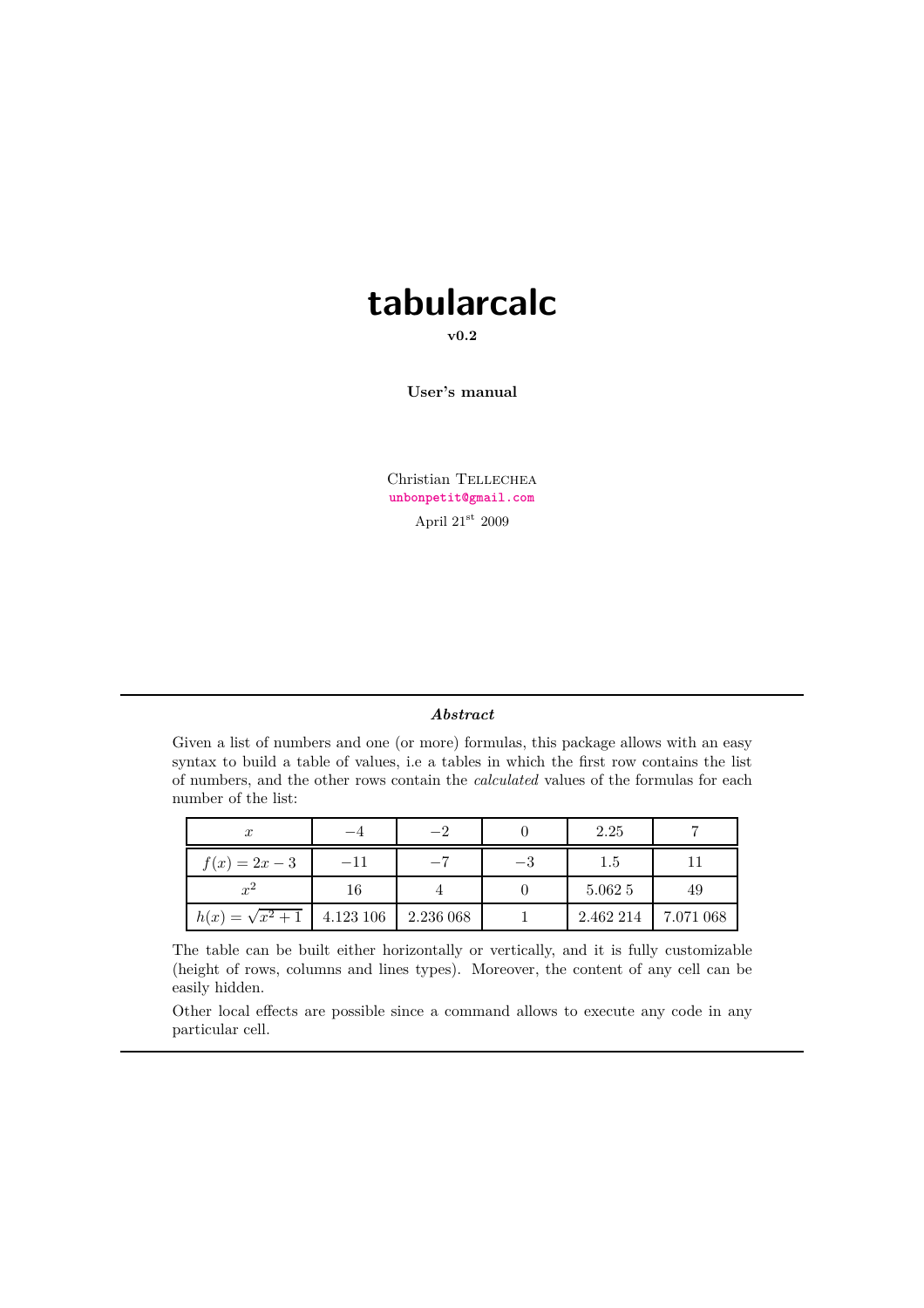# **Contents**

| $\mathbf{1}$            | Introduction                                                                                                                                                                                                                            | $\mathbf{1}$   |
|-------------------------|-----------------------------------------------------------------------------------------------------------------------------------------------------------------------------------------------------------------------------------------|----------------|
|                         | 1.1                                                                                                                                                                                                                                     | $\mathbf{1}$   |
|                         | 1.2                                                                                                                                                                                                                                     | $\overline{2}$ |
|                         | 1.3                                                                                                                                                                                                                                     | $\overline{2}$ |
|                         | 1.4                                                                                                                                                                                                                                     | $\overline{2}$ |
| $\overline{2}$          | <b>Basic features</b>                                                                                                                                                                                                                   | 3              |
|                         | Horizontal tables entering the service of the service of the service of the service of the service of the service of the service of the service of the service of the service of the service of the service of the service of<br>2.1    | 3              |
|                         | 2.2                                                                                                                                                                                                                                     | $\overline{4}$ |
|                         | 2.3<br>How to hide numbers $\ldots$ , $\ldots$ , $\ldots$ , $\ldots$ , $\ldots$ , $\ldots$ , $\ldots$ , $\ldots$ , $\ldots$ , $\ldots$ , $\ldots$ , $\ldots$                                                                            | $\overline{4}$ |
|                         | Hide a value enterprise on the set of the set of the set of the set of the set of the set of the set of the set of the set of the set of the set of the set of the set of the set of the set of the set of the set of the set<br>2.3.1  | $\overline{4}$ |
|                         | 2.3.2                                                                                                                                                                                                                                   | 5              |
|                         | 2.4                                                                                                                                                                                                                                     | 5              |
|                         | 2.5                                                                                                                                                                                                                                     | 5              |
|                         | 2.6                                                                                                                                                                                                                                     | 6              |
|                         | 2.6.1                                                                                                                                                                                                                                   | 6              |
|                         | Width of columns enterprise in the service of the service of the service of the service of the service of the service of the service of the service of the service of the service of the service of the service of the service<br>2.6.2 | $\overline{7}$ |
| 3                       | How to compute the values?                                                                                                                                                                                                              | 7              |
| $\overline{\mathbf{4}}$ | <b>Advanced customization</b>                                                                                                                                                                                                           | 8              |
|                         | 4.1                                                                                                                                                                                                                                     | 8              |
|                         | 4.2                                                                                                                                                                                                                                     | 10             |
|                         | Macros \printvalue and \printresult<br>4.2.1                                                                                                                                                                                            | 10             |
|                         | How to control the rounding of numbers<br>4.2.2                                                                                                                                                                                         | 10             |
|                         | 4.2.3                                                                                                                                                                                                                                   | 11             |
| $\bf{5}$                | Export a table in a file                                                                                                                                                                                                                | 12             |
| 6                       | Use infix or postfix notation                                                                                                                                                                                                           | 12             |
|                         |                                                                                                                                                                                                                                         |                |

Attention: this manual is the laboured<sup>1</sup> translation of the french manual.

Many thanks to Derek O'CONNOR for the interest he brought to this package and the tests he made on beta versions. His pertinent suggestions of new features have been very useful. Without his advice, tabularcalc would not be what it is.

My thanks also to Le Huu Dien Khue who offered the translation of this manual into Vietnamese.

# <span id="page-1-1"></span><span id="page-1-0"></span>**1 Introduction**

# **1.1 Presentation**

This package provides commands which make easy possible to build tables of calculated results coming from formulas for a given list of values. Tables are displayed using the standard tabular environment. tabularcalc needs LATEX2*<sup>ε</sup>* and requires **[fp](http://www.ctan.org/tex-archive/macros/latex/contrib/fp/)**, **[xstring](http://www.ctan.org/tex-archive/macros/latex/contrib/xstring/)** and **[numprint](http://www.ctan.org/tex-archive/macros/latex/contrib/numprint/)** packages.

This package is not intended to compete with the excellent **[pgfplotstable](http://www.ctan.org/tex-archive/graphics/pgf/contrib/pgfplots/)** package of Christian Feuersänger which has much more extended customization features, but in compensation, has a difficult to learn syntax. tabularcalc is meant to be more modest and gives priority to customization and easy syntax.

To display decimal numbers, in my view, nothing is better than the **[numprint](http://www.ctan.org/tex-archive/macros/latex/contrib/numprint/)** package. The engine used to display decimal numbers can be changed or customized, see page [10.](#page-10-1)

<sup>1</sup> Indeed, I **do not speak english**, and I did my best to achieve this translation. Please, be indulgent, and try to take my place and imagine what it would be for you if you had to translate a manual into french, with some old poor school knowledge!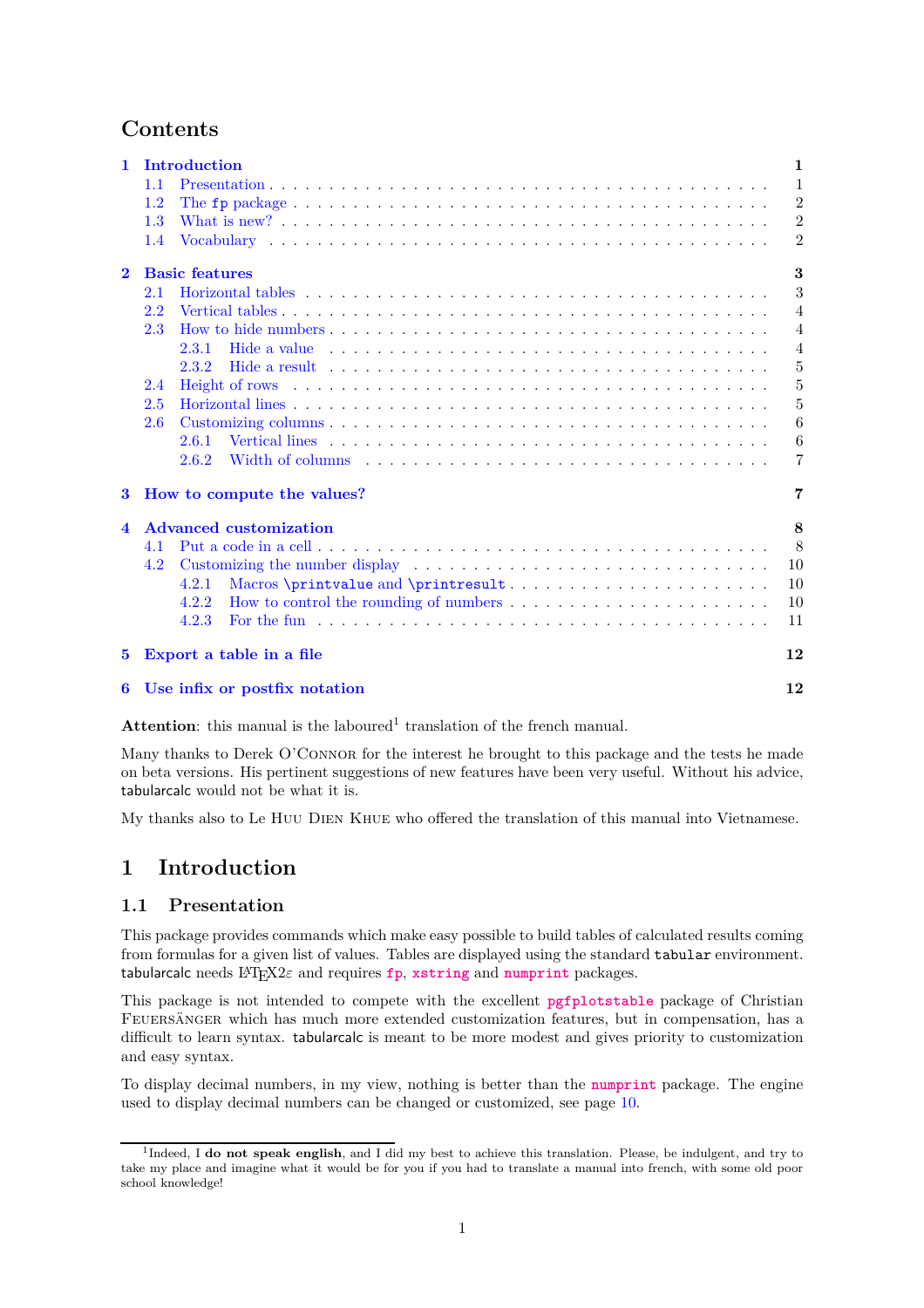## <span id="page-2-0"></span>**1.2 The fp package**

For calculation, the computation of an expression such as  $2***x-5***7$  when  $x = 2.7$  is, with T<sub>E</sub>X, a very complex thing that tabularcalc does not make. It leaves this task to a math engine provided by the fp package. It provides all usual arithmetic, trigonometric and scientific operations. Moreover, infix and postfix notation are available: see the **[README](http://www.ctan.org/get/macros/latex/contrib/fp/README)** file for the list of functions available for each notation.

I fixed 2 issues in the macro **\FPpow** of the fp package<sup>2</sup>. This macro is in charge of power calculation such as  $a^b$ .

- first of all a spurious space appears when a power is computed. This space is fixed by tabularcalc
- but there is another annoying issue: when **fp** computes  $a^b$  it uses this formula  $a^b = e^{b \ln a}$ . There is an issue when *b* is an integer and *a* is negative. For example:  $(-3)^2 = e^{2 \ln(-3)}$ . The logarithm of a negative number is undefined and fp is unable to compute this simple calculation. This bug is fixed and fp now computes this kind of calculation properly.

To enable tabularcalc fix these issues, the option "fixFPpow" can be declared when calling the package:

\usepackage [fixFPpow] { tabularcalc }

# <span id="page-2-1"></span>**1.3 What is new?**

Unfortunaltely, there are some incompatibilities with other packages because the name of macros of tabularcalc was already used. I decided with a heavy heart to rename almost all the public macros, risking a probable incompatibility with the previous version. I apologize for this inconvenience. I rename them with "tc" at their begining:

> Old name New name \noshowmark \tcnoshowmark \startline \tcatbeginrow \resetcellcode \tcresetcellcode \listsep \tclistsep \printvalue \tcprintvalue \printresult \tcprintresult \sethrule \tcsethrule \resethrule \tcresethrule \setcoltype \tcsetcoltype \resetcoltype \tcresetcoltype

Here is the other new features for the users of the previous version:

- calculation is made with fp since pgfmath has a poor precision;
- values can be computed;
- the code of a table can be exported in a file.

#### <span id="page-2-2"></span>**1.4 Vocabulary**

To define vocabulary for later use, in the simple tables below, red numbers are the "values", blue numbers are the "results" and brown texts are the "labels". The cell on the up-left corner is the "cell $(0,0)$ ":

<sup>&</sup>lt;sup>2</sup>I did not warn the author of fp and I did not ask his permission beacuse he does not maintain his package for a long time now.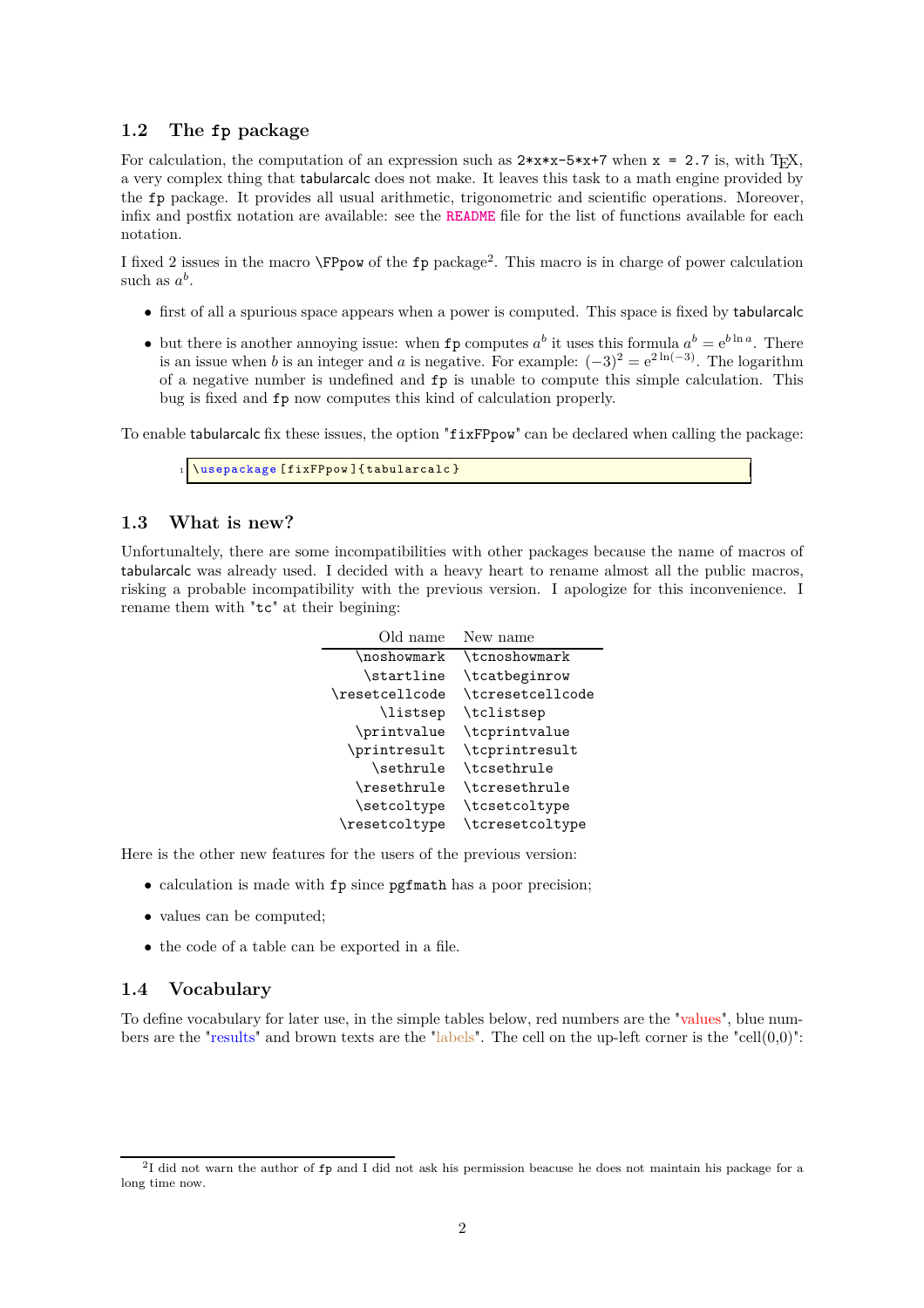| Horizontal table |         |  |  |   |        |
|------------------|---------|--|--|---|--------|
| cellule $(0,0)$  |         |  |  | 3 | 10     |
| $\boldsymbol{x}$ |         |  |  | 3 | $10\,$ |
| 2x               | $-10\,$ |  |  | 6 | $20\,$ |
| 3x               | 15      |  |  | 9 | 30     |

|                 | Vertical table   |       |              |
|-----------------|------------------|-------|--------------|
| cellule $(0,0)$ | $\boldsymbol{x}$ | 2x    | 3x           |
| -5              | -5               | $-10$ | $^{\rm -15}$ |
| -1              | -1               | 2     | 3            |
|                 | 0                |       | 0            |
| 3               | 3                | 6     | 9            |
| 10              | 10               | 20    | 30           |

# <span id="page-3-1"></span><span id="page-3-0"></span>**2 Basic features**

# **2.1 Horizontal tables**

The macro \htablecalc builds horizontal table whose first row contains the "values" and the other rows the "results". The syntax is:

 $\theta$ <sup>l</sup>ktablecalc $\left\{ \left\langle n\right\rangle \right\}$ { $\left\langle \left\langle on\right\rangle \right\}$ }  $\{\langle label \; 1 \rangle\}\{\langle formula \; 1 \rangle\}$  $\{\langle label \ 2\rangle\}\{\langle formula \ 2\rangle\}\$ . . .  $\{\langle label \; n \rangle\}\{\langle formula \; n \rangle\}$ 

where :

- $\langle n \rangle$  is the number of formulas (1 by default);
- $\langle cell (0,0) \rangle$  is the content of the cell  $(0,0)$ ;
- $\langle variable \rangle$  is the dummy variable in  $\langle formula\ i\rangle$  used to compute the results;
- $\bullet$  *(list of values)* is the list of values, separated with a comma. Two consecutive commas make an empty column;
- $\langle label \, i \rangle$  is the  $i^{\text{th}}$  label;
- $\langle formula\ i\rangle$  is the *i*<sup>th</sup> formula, used to calculate the reults of the *i*<sup>th</sup> row.

In the list of values, a comma separates values by default. This comma is the expansion of \tclistsep, and can be changed to "|" for example with  $\def\clap{\iota}tclistsep{|\}$ 

For a first example, here is a try to obtain the table of the first page:

| \htablecalc[3]{ $\$ x $\$ }{x=-4,-2,0,2.25,7}<br>${f*f(x)=2x-3f}{2*x-3}$<br>$\{ $x^2$\}$ { $x*x$ }<br>$\{\$h(x) = \sqrt{sqrt(x^2+1)}\}\$ (round (root (2, x * x + 1), 6) } |           |           |          |           |           |  |  |
|----------------------------------------------------------------------------------------------------------------------------------------------------------------------------|-----------|-----------|----------|-----------|-----------|--|--|
| $\boldsymbol{x}$                                                                                                                                                           |           | $-2$      | $\theta$ | 2.25      |           |  |  |
| $f(x) = 2x - 3$                                                                                                                                                            | $-11$     | $-7$      | $-3$     | 1.5       | 11        |  |  |
| $x^2$                                                                                                                                                                      | 16        |           | 0        | 5.062 5   | 49        |  |  |
|                                                                                                                                                                            | 4.123 106 | 2.236 068 |          | 2.462 214 | 7.071 068 |  |  |

This table is not strictly the same than the table of the first page: columns containing results do not have the same width and the line at the bottom of the first row is different. We will see later how to customize this.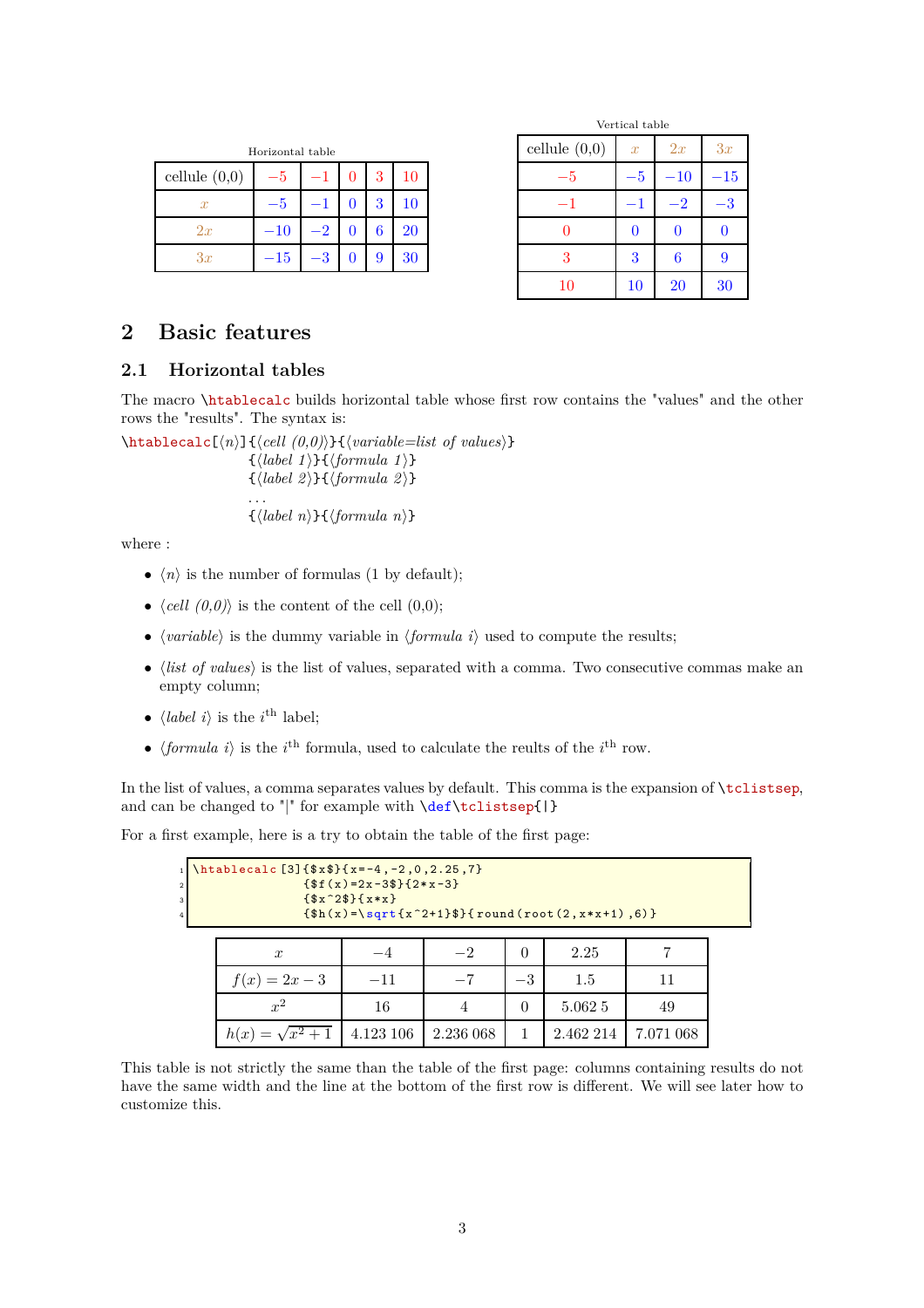# <span id="page-4-0"></span>**2.2 Vertical tables**

The macro \vtablecalc builds vertical table whose first column contains the "values" and the other rows the "results". The syntax is:

 $\{\forall \mathbf{h}\in\mathbb{N}: \mathbb{N}: \mathbb{N}: \mathbb{N}: \mathbb{N}: \mathbb{N}: \mathbb{N}: \mathbb{N}: \mathbb{N}: \mathbb{N}: \mathbb{N}: \mathbb{N}: \mathbb{N}: \mathbb{N}: \mathbb{N}: \mathbb{N}: \mathbb{N}: \mathbb{N}: \mathbb{N}: \mathbb{N}: \mathbb{N}: \mathbb{N}: \mathbb{N}: \mathbb{N}: \mathbb{N}: \mathbb{N}: \mathbb{N}: \mathbb{N}: \mathbb{N}: \mathbb{N}: \mathbb{N}: \mathbb{N}: \mathbb{N}: \mathbb{N}: \mathbb{N}:$  $\{\langle label \; 1 \rangle\}\{\langle formula \; 1 \rangle\}$  $\{\langle label 2\rangle\}\{\langle formula 2\rangle\}$ . . .  $\{\langle label \; n \rangle\}\{\langle formula \; n \rangle\}$ 

where :

- $\langle n \rangle$  is the number of formulas (1 by default);
- $\langle cell (0,0) \rangle$  is the content of the cell  $(0,0);$
- $\langle variable \rangle$  is the dummy variable in  $\langle formula i \rangle$  used to compute the results;
- $\bullet$  *(list of values)* is the list of values, separated with a comma. Two consecutive commas make an empty column;
- $\langle label \, i \rangle$  is the  $i^{\text{th}}$  label;
- $\langle formula\ i\rangle$  is the *i*<sup>th</sup> formula, used to calculate the reults of the *i*<sup>th</sup> row.

Here is the previous table, but vertically built:

```
\{\text{vtablecalc} [\text{3}] {\ x$}{\text{y} = -4, -2, 0, 2.25, 7}{f(f(x)=2x-3f{(2*y-3)}}{3x^23}{ y*y}
                       {\hat{\mathfrak{h}}}(x)=\sqrt{\operatorname{sqrt}^2+1}\{\hat{\mathfrak{h}}}\ (round (root (2, y*y+1), 6)}
                       x f(x) = 2x - 3 x<sup>2</sup>
                                                             2 h(x) = \sqrt{x^2 + 1}
```

|      | $-11$   | 16      | 4.123 106 |
|------|---------|---------|-----------|
| $-2$ | -7      |         | 2.236 068 |
|      | -3      |         |           |
| 2.25 | $1.5\,$ | 5.062 5 | 2.462 214 |
|      | 11      | 49      | 7.071 068 |

# <span id="page-4-1"></span>**2.3 How to hide numbers**

The content of any cell can be hidden, as well as in a horizontal or vertical table.

#### <span id="page-4-2"></span>**2.3.1 Hide a value**

In the list of values, a " $\mathbb{C}^n$  before a value hides it. In the following example, the second and fifth values are hidden:

| \htablecalc[3]{ $\$ x $\$ }{x=-4,0-2,0,2.25,07}<br>${f*f(x)=2x-3f}{2*x-3}$<br>$\{ $x^2$\}$ { $x*x$ }<br>$\{\$h(x) = \sqrt{sqrt(x^2+1)}\}\$ (round (root (2, x * x + 1), 6) } |                  |           |           |          |           |           |  |
|------------------------------------------------------------------------------------------------------------------------------------------------------------------------------|------------------|-----------|-----------|----------|-----------|-----------|--|
|                                                                                                                                                                              | $\boldsymbol{x}$ |           |           | $\theta$ | 2.25      |           |  |
|                                                                                                                                                                              | $f(x) = 2x - 3$  | $-11$     | $-7$      | $-3$     | 1.5       |           |  |
|                                                                                                                                                                              | $x^2$            | 16        |           | $\Omega$ | 5.062 5   | 49        |  |
|                                                                                                                                                                              |                  | 4.123 106 | 2.236 068 |          | 2.462 214 | 7.071 068 |  |

Behind the scene, the " $\mathbb{Q}^*$ " token is the expansion of \tcnoshowmark. To change this token to "=", this simple code does the job:  $\def\cong\def\cong\def}$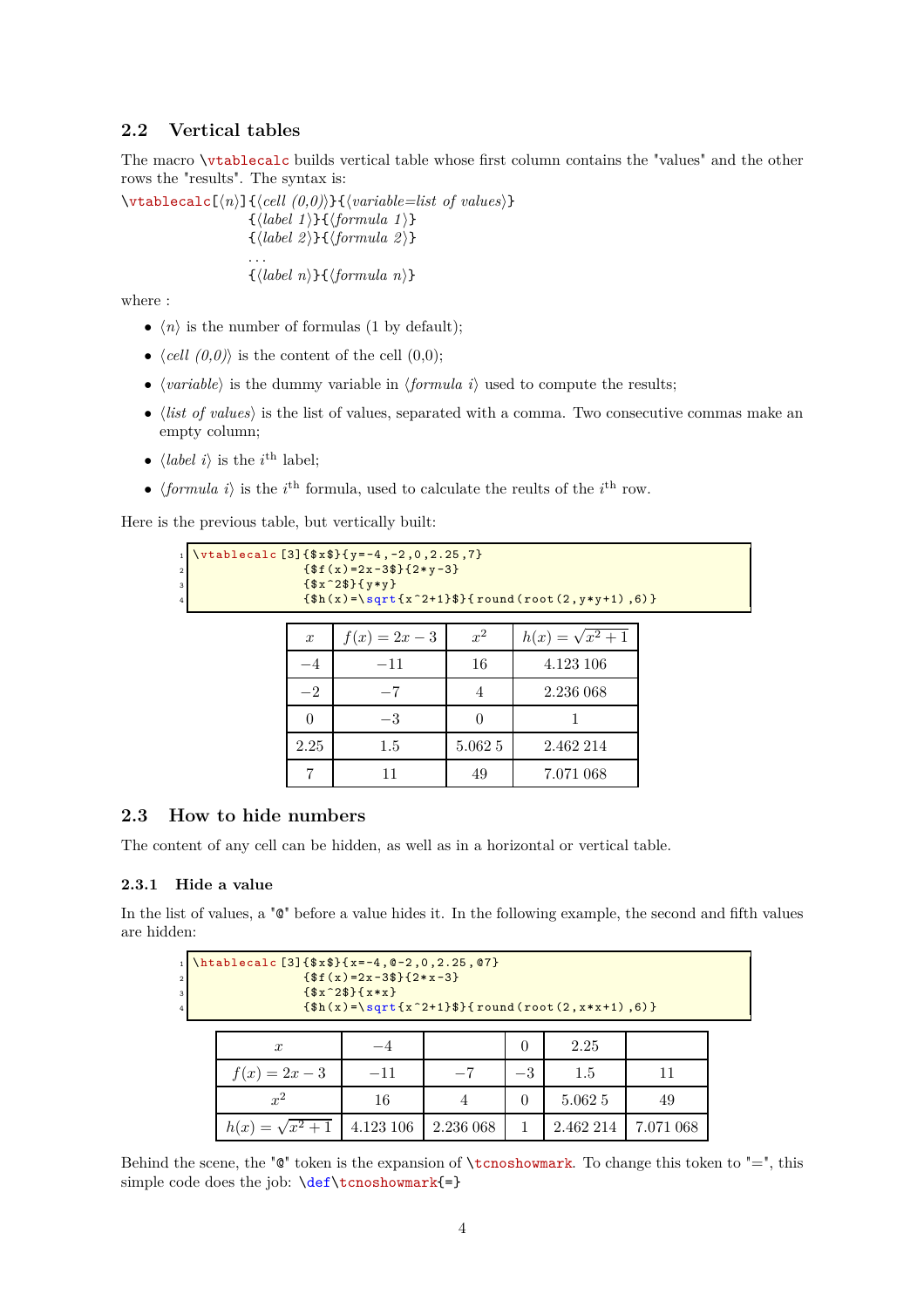#### <span id="page-5-0"></span>**2.3.2 Hide a result**

If a value is followed by  $[a_1][a_2] \ldots [a_n]$  where the numbers  $a_i$  are increasing, the results number  $a_1, a_2, \ldots, a_n$  will be hidden. If a number  $a_j = 0$ , all the others  $a_k$  where  $k > j$  will be ignored and the results following the previous hidden result will be hidden.

In the example, with the list of values "-4[2],-2,0[1][3],2.25[0],7[2][0]", we are going to:

- $\bullet\,$  hide the second result of the first value with  $"$  –4[2]  $"$
- let all the results visible for the second value with "-2"
- $\bullet\,$  hide the results number 1 and 3 of the third value with  $"0\, [1] \, [3]"$
- hide all the results of the fourth value with "2.25[0]"
- for the fifth value, hide all the results from the second with "7[2][0]"

| $\{ $f(x)=2x-3$ \}$ $\{2*x-3\}$ |                                                                   |           |           |          |      |    |  |
|---------------------------------|-------------------------------------------------------------------|-----------|-----------|----------|------|----|--|
|                                 | $\frac{18x^28}{16x^2}$                                            |           |           |          |      |    |  |
|                                 | $\{\$h(x)=\sqrt{sqrt{x^2+1}\}\}$ round (root (2, x * x + 1), 6) } |           |           |          |      |    |  |
|                                 |                                                                   |           |           |          |      |    |  |
|                                 | $\boldsymbol{x}$                                                  |           | $-2$      | $\Omega$ | 2.25 |    |  |
|                                 | $f(x) = 2x - 3$                                                   | $-11$     |           |          |      | 11 |  |
|                                 | $x^2$                                                             |           | 4         | 0        |      |    |  |
|                                 |                                                                   | 4.123 106 | 2.236 068 |          |      |    |  |

<span id="page-5-1"></span>This feature can be mixed with "@" to hide a value and results.

## **2.4 Height of rows**

At the begining of a row, when it is displayed, the macro \tcatbeginrow runs.

By default, this command is defined by: \def\tcatbeginrow{\rule[-1.2ex]{0pt}{4ex}}. Its expansion is a "strut" which adjusts the height of the row. Here is this strut, made visible before the lettre "a": a

Any other action, or another strut can be defined:

| $1$ def \tcatbeginrow { $%$                   |                                   |           |      |                                                                   |           |  |  |  |
|-----------------------------------------------|-----------------------------------|-----------|------|-------------------------------------------------------------------|-----------|--|--|--|
|                                               | $\{\bf bfseries\number\tclip\$ }% |           |      |                                                                   |           |  |  |  |
|                                               |                                   |           |      |                                                                   |           |  |  |  |
| \htablecalc[3]{ $\$ x $\$ }{x=-4,-2,0,2.25,7} |                                   |           |      |                                                                   |           |  |  |  |
|                                               | ${f(f(x)=2x-3}){2*x-3}$           |           |      |                                                                   |           |  |  |  |
| $\{ $x^2$\} \{ x*x \}$                        |                                   |           |      |                                                                   |           |  |  |  |
|                                               |                                   |           |      | $\{\$h(x)=\sqrt{sqrt(x^2+1)}\}\$ (round (root $(2, x*x+1)$ , 6) } |           |  |  |  |
|                                               |                                   |           |      |                                                                   |           |  |  |  |
| $\boldsymbol{x}$                              |                                   |           |      | 2.25                                                              |           |  |  |  |
| 1) $f(x) = 2x - 3$                            | $-11$                             |           | $-3$ | 1.5                                                               |           |  |  |  |
| $x^2$                                         | 16                                |           |      | 5.062 5                                                           | 49        |  |  |  |
|                                               | 4.123 106                         | 2.236 068 |      | 2.462 214                                                         | 7.071 068 |  |  |  |

Here, no strut is defined (the lines recover their natural height), and at line 2 of the code, the number of the row (contained in the counter  $\text{tclin}$ ) is displayed with bold chars.

## <span id="page-5-2"></span>**2.5 Horizontal lines**

tabularcalc allows to define 3 types of horizontal lines. The macro \tcsethrule has 3 arguments:

- the first that we call "line 0" is displayed on the top and bottom of the table;
- the second, "line 1", is displayed at the bottom of the first row;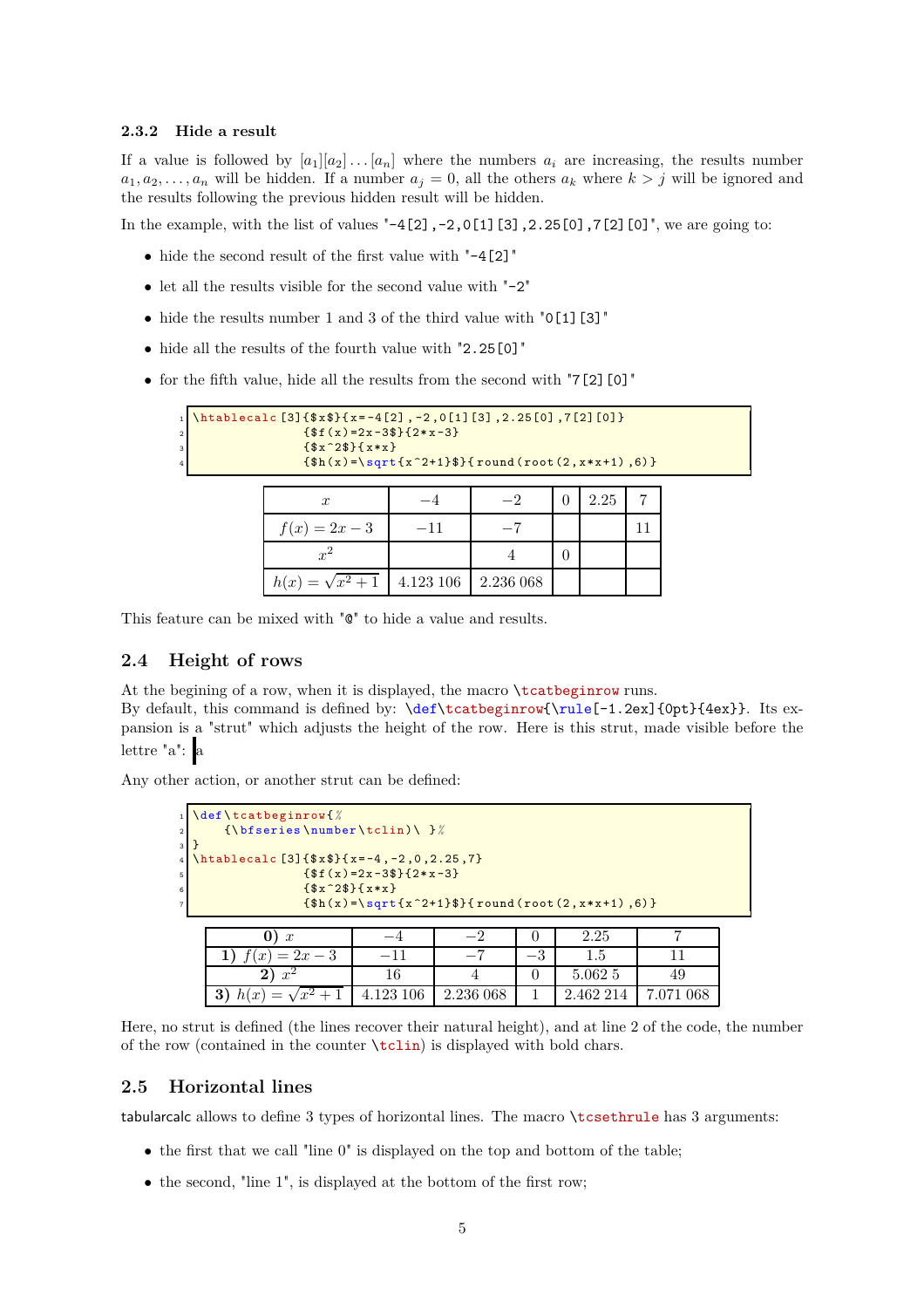• the third, "other lines", is displayed at the bottom of the other rows, excepted the last one which is the bottom of the table.

Here is the syntax: \tcsethrule{\*line 0*\}{\*line 1*\}{\*other lines*\}

By default, the three arguments contain \hline.

This is an example in which the "line 1" is a double line, and the "other lines" are not drawn:

|                    | 1 \tcsethrule {\hline}{\hline \hline}{}<br>2 \htablecalc [3] {\$x\$}{x=-2,-1,0,1,2,3} |
|--------------------|---------------------------------------------------------------------------------------|
| 3                  | $\frac{12x+1}{2x+1}$                                                                  |
| $\overline{\bf 4}$ | ${53x$}$ { $3*x$ }                                                                    |
| $\mathbf{5}$       | ${484x8}$ { $4*x$ }                                                                   |

| $\boldsymbol{x}$ |           |                |   |                |   | 3  |
|------------------|-----------|----------------|---|----------------|---|----|
| 2x               |           | $\overline{2}$ | 0 | $\overline{2}$ | 4 | 6  |
| 3x               | $\cdot 6$ | $-3$           | 0 | 3              | 6 | 9  |
| 4x               |           |                |   |                |   | 12 |

<span id="page-6-0"></span>The command \tcresethrule resets the defined lines and restores the default lines.

# <span id="page-6-1"></span>**2.6 Customizing columns**

#### **2.6.1 Vertical lines**

2 types of column can be defined: the type of the left one and the type of others columns. The command \tcsetcoltype has an optionnal argument and 2 mandatory arguments:

- the optional argument, empty by default, defines the vertical lines at the right of the table;
- the "type  $1$ " of the first column, set to " $|c|$ " by default;
- the "type 2" of the other colunms, set to "c|" by default.

The syntax of the command is:  $\text{tcset}(\text{right lines})$  $\{\text{type 1}\}\{\text{type 2}\}\$ 

In this example, a double line is displayed at the right of the table ([||]), and on the edges of the first column  $(|c||)$ . The other columns do not have vertical lines  $(c)$ :

|                         | 1 \tcsetcoltype[  ]{  c  }{c}<br>2 \htablecalc [3]{\$x\$}{x=-2,-1,0,1,2,3} |
|-------------------------|----------------------------------------------------------------------------|
|                         |                                                                            |
| 3                       |                                                                            |
| $\overline{\mathbf{4}}$ | ${ $3x$} { $4x$}$                                                          |
| 5                       | ${484x8}$ { $4*x$ }                                                        |
|                         |                                                                            |

| $\boldsymbol{x}$ | $\Omega$ |      | $\overline{0}$ |                | $\overline{2}$ | 3  |
|------------------|----------|------|----------------|----------------|----------------|----|
| 2x               |          | $-2$ | $\overline{0}$ | $\overline{2}$ |                | 6  |
| 3x               | $-6$     | -3   | $\overline{0}$ | 3 <sup>3</sup> | 6              | 9  |
| 4x               |          |      | 0              |                |                | 12 |

\tcresetcoltype restores the default vertical lines.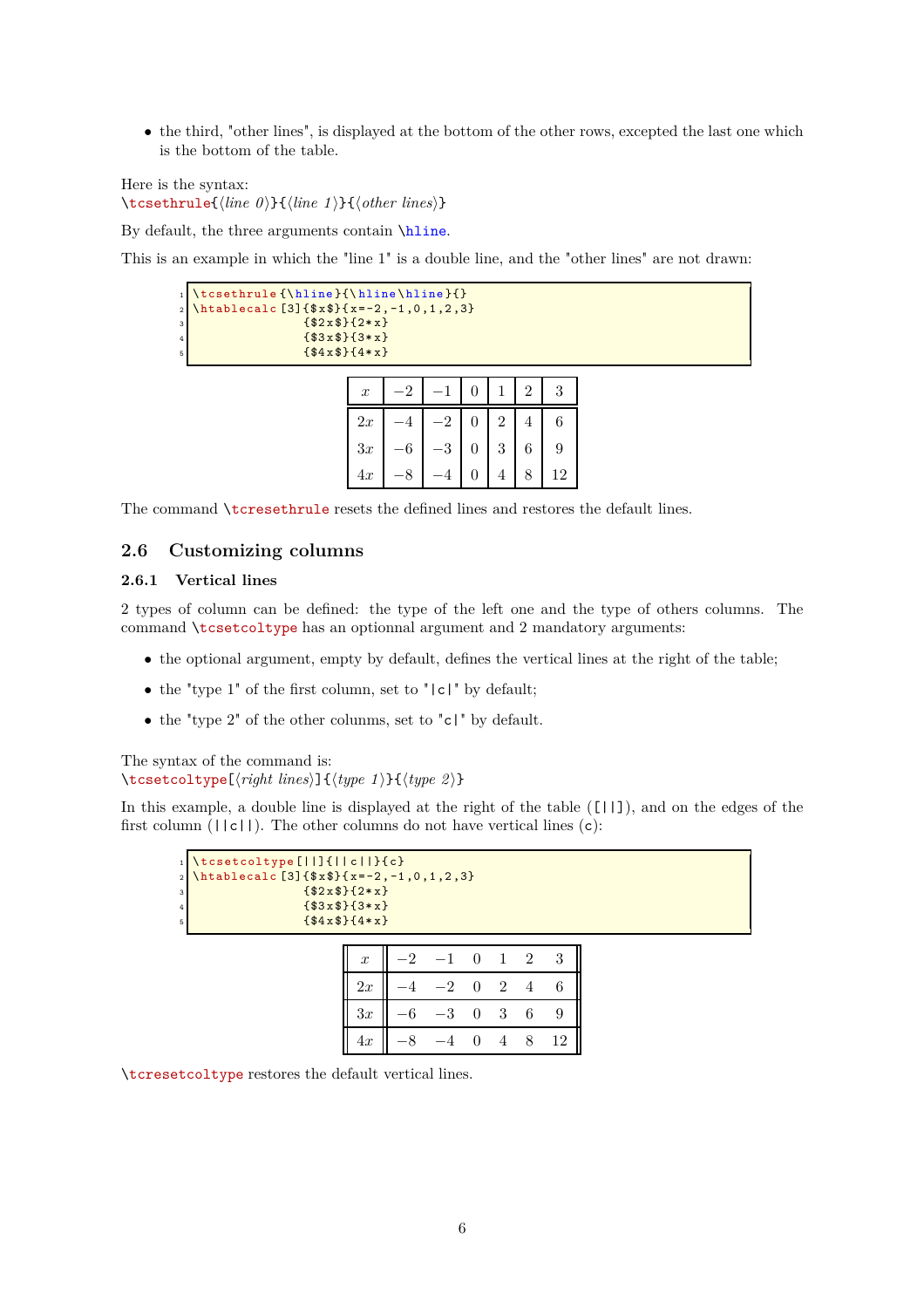#### <span id="page-7-0"></span>**2.6.2 Width of columns**

Instead of the usual column type "c" used until now, other types of column can be specified: for example, the "m" type of the **[array](http://www.ctan.org/tex-archive/graphics/pgf/base/latex/pgf/basiclayer/)** package allows to set the width of columns this way: m{1.5cm}.

In this example, the first column is right aligned, and the other columns are centered and 1.5 cm width:

| 6 | 1 \usepackage {array}<br>2 \tcsetcoltype{ r }{>{\centering \arraybackslash}m{1.5cm} }<br>$\frac{1}{\hat{5}}$ \htablecalc [3] { $\frac{1}{5}$ x \tablecalc [3] { $\frac{1}{5}$ x \tablecalc [3] { $\frac{1}{5}$ x \table -4, -2, 0, 2.25, 7} | $\{f(f(x)) = 2x - 3f\}$ $\{2*x - 3\}$<br>$\frac{18x^28}{16x}$ |           |      | $\{\$h(x)=\sqrt{sqrt(x^2+1)}\}\$ (round (root $(2, x*x+1)$ , 6) } |           |
|---|---------------------------------------------------------------------------------------------------------------------------------------------------------------------------------------------------------------------------------------------|---------------------------------------------------------------|-----------|------|-------------------------------------------------------------------|-----------|
|   | $\boldsymbol{x}$                                                                                                                                                                                                                            |                                                               | $-2$      |      | 2.25                                                              |           |
|   | $f(x) = 2x - 3$                                                                                                                                                                                                                             | $-11$                                                         | $-7$      | $-3$ | 1.5                                                               | 11        |
|   | $x^2$                                                                                                                                                                                                                                       | 16                                                            | 4         |      | 5.062 5                                                           | 49        |
|   |                                                                                                                                                                                                                                             | 4.123 106                                                     | 2.236 068 |      | 2.462 214                                                         | 7.071 068 |

# <span id="page-7-1"></span>**3 How to compute the values?**

When values can be calculated with a math formula, it may be more simple to write the formula than all the values. This code:

```
\hbox{\hbox{htablecalc}} [2]{\hbox{\hbox{xx}} { x=-3, -1, 1, 3, 5, 7, 9, 11, 13}
                     { $2x$ }{2+ x}\{ $x^2$\}
```
can be replaced by this shorter oneo:

\htablecalc [2]{\$x\$}{ x=a; a=-3:13[2] }  ${ $2x$} { $2*x}$  ${ $x^2$3} { x*x}$ 

The presence of a ";" changes the analysis of the argument: on the right of ";" we say that the dummy variable "a" varies between −3 and 13 with a step of 2. Therefore is an *odd* integer. On the left of ";" we say that the dummy variable – here  $x -$  involved in the formulas used to compute the results is equal to a and consequently the values are odd integers between −3 and 13.

These values could have been generated with this argument  $\{x=2*a+1:a=-2:6\}$  (the step is 1 by default) or this other one  $\{x=2*a-3; a=0.8\}$ , or another one because there are several way to generate a set of values.

When using an argument with ";", the feature enabling to hide cells (see page [4\)](#page-4-1) is not available. Moreover, the user should be aware of the number of generated values to avoid huge tables.

With a ";", the syntax of the argument is:

 $\langle variable\ 1\rangle = \langle formula\rangle$ ;  $\langle variable\ 2\rangle = \langle min\rangle$ :  $\langle max\rangle$  [ $\langle step\rangle$ ]

where:

- $\langle variable \, 1 \rangle$  is the dummy variable involved in the formulas used to compute the results;
- $\langle variable 2 \rangle$  is the dummy variable involved in the formulas used to compute the values; it must be different from  $\langle variable 1 \rangle$ ;
- $\langle formula \rangle$  is the formula used to compute the values. The variable in this formula is  $\langle variable \rangle$  $2$ :
- $\langle min \rangle$ :  $\langle max \rangle$  is the interval in which  $\langle variable 2 \rangle$  varies;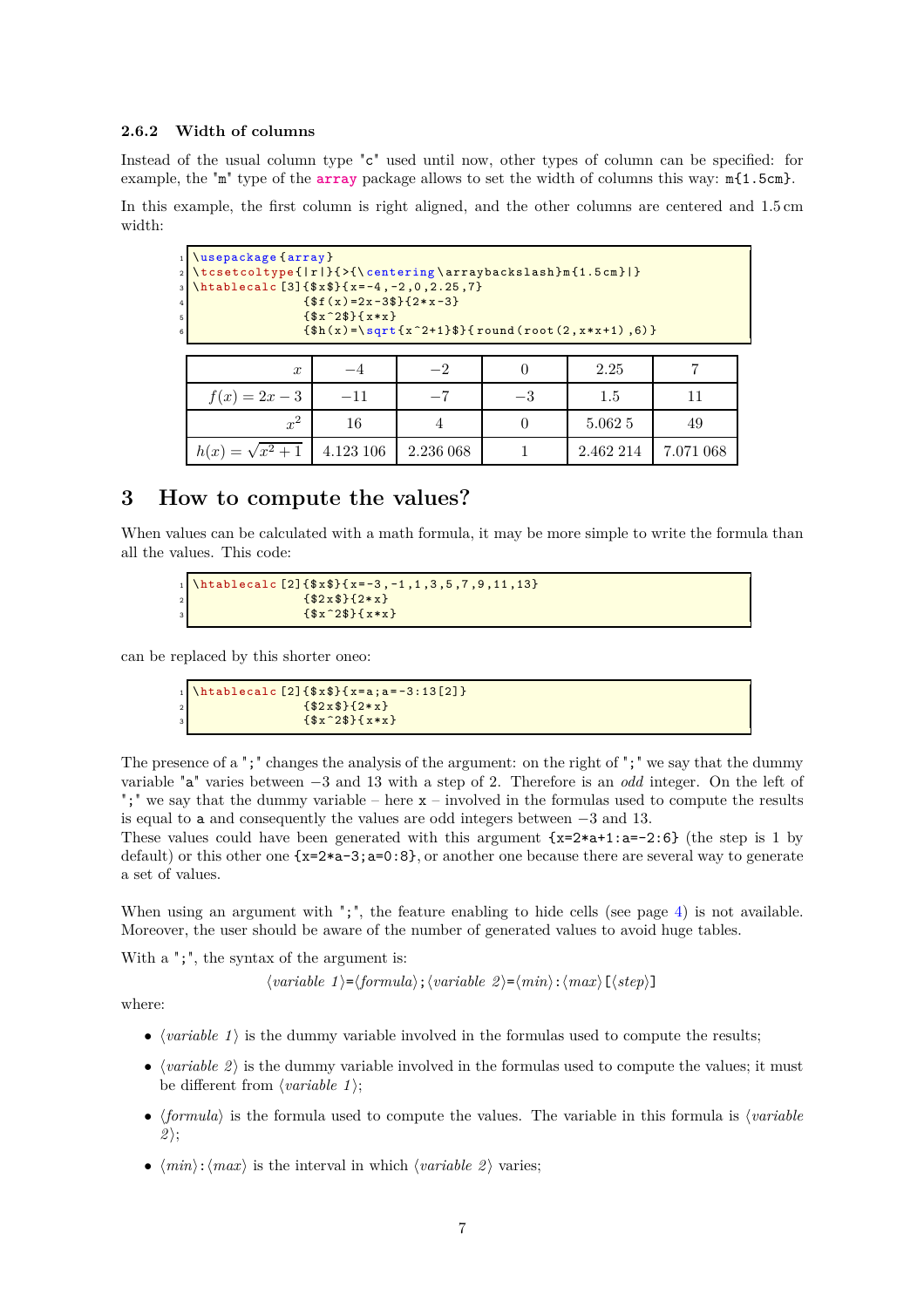•  $\langle \text{step} \rangle$  is the step added to  $\langle \text{variable } 2 \rangle$  until it reaches  $\langle \text{max} \rangle$  or more. It is optional and its defaul value is 1. It must be different from 0.

There are many different ways to generate the same set of values. For example, the values  $\{0, 1, 2, 3, 4, 5, 6, 7, 8, 9, 10\}$  can be generated with:

- ${z=x;x=0:10}$  and "z" will be the dummy variable in formulas;
- {n=2\*a;a=0:5[0.5]} and "n" will be the dummy variable in formulas;
- $\{x=y/10; y=0:100[10]\}$  and "x" will be the dummy variable in formulas;

The value of  $\langle step \rangle$  and  $\langle min \rangle$ :  $\langle max \rangle$  must be coherent: 0:10[-1] will provoke an error message from tabularcalc!

This is an example using the trigonometric functions of fp:

|                | 1 \htablecalc $[6]$ { $\$ x $\$ \ [deg] } { x=a; a=15:75 [15] }     |
|----------------|---------------------------------------------------------------------|
| 2 <sup>1</sup> | ${\$ \sin x$ }{ \text{round}(\sin(x*pi/180), 6) }$                  |
| 3 <sup>1</sup> | $\{\$\cos x$\}$ {round(cos(x*pi/180),6)}                            |
| 4 <sup>1</sup> | $\{\$\tau$)$ tan x\$}{round(tan(x*pi/180),6)}                       |
| 5 <sup>1</sup> | $\{\$\sin^22x\}\$ { round (sin (x*pi/180) $2,6$ ) }                 |
| 6 <sup>1</sup> | $\{\$\cos^2 x \$\}$ (round (cos (x*pi/180) ^2,6) }                  |
| 7 <sup>1</sup> | ${\$ \tan^2 2x \$ } ${\tau \text{ound} (\tan(x * pi / 180) ^2, 6)}$ |

| $x \,[\text{deg}]$ | 15        | 30        | 45        | 60        | 75         |
|--------------------|-----------|-----------|-----------|-----------|------------|
| $\sin x$           | 0.258 819 | 0.5       | 0.707 107 | 0.866 025 | 0.965 926  |
| $\cos x$           | 0.965 926 | 0.866 025 | 0.707 107 | 0.5       | 0.258 819  |
| $\tan x$           | 0.267 949 | 0.57735   |           | 1.732 051 | 3.732 051  |
| $\sin^2 x$         | 0.066 987 | 0.25      | 0.5       | 0.75      | 0.933 013  |
| $\cos^2 x$         | 0.933 013 | 0.75      | 0.5       | 0.25      | 0.066 987  |
| $\tan^2 x$         | 0.071 797 | 0.333 333 |           | 3         | 13.928 203 |

And here is another table displaying powers of 10, their decimal logarithm, their square root and their inverse:

```
\hbartablecalc [3]{ Power of 10} { x=round (10^n, 4); n= -3:3}
                {Decimal logarithm}{<math>ln(x)/ln(10)}</math>\{Square root\}{round(root(2,x),3)}
                {Inverse }{1/x}
```

| Power of 10       | 0.001     | $0.01\,$ | 0.1   | 10    | 100        | 1,000  |
|-------------------|-----------|----------|-------|-------|------------|--------|
| Decimal logarithm | $-3$      | $-2$     |       |       |            |        |
| Square root       | 0.032     | 0.1      | 0.316 | 3.162 |            | 31.623 |
| Inverse           | $1{,}000$ | $100\,$  | 10    |       | $\rm 0.01$ | 0.001  |

# <span id="page-8-0"></span>**4 Advanced customization**

# <span id="page-8-1"></span>**4.1 Put a code in a cell**

The command \defcellcode allows to execute any code in a unique cell, or in every cells of a row or in every cells of a column. Cells have the following coordinates:

|  | $(0,0)$ $(0,1)$ $(0,2)$ $(0,3)$ $(0,4)$ $(0,5)$ |  |  |
|--|-------------------------------------------------|--|--|
|  | $(1,0)$ $(1,1)$ $(1,2)$ $(1,3)$ $(1,4)$ $(1,5)$ |  |  |
|  | $(2,0)$ $(2,1)$ $(2,2)$ $(2,3)$ $(2,4)$ $(2,5)$ |  |  |
|  | $(3,0)$ $(3,1)$ $(3,2)$ $(3,3)$ $(3,4)$ $(3,5)$ |  |  |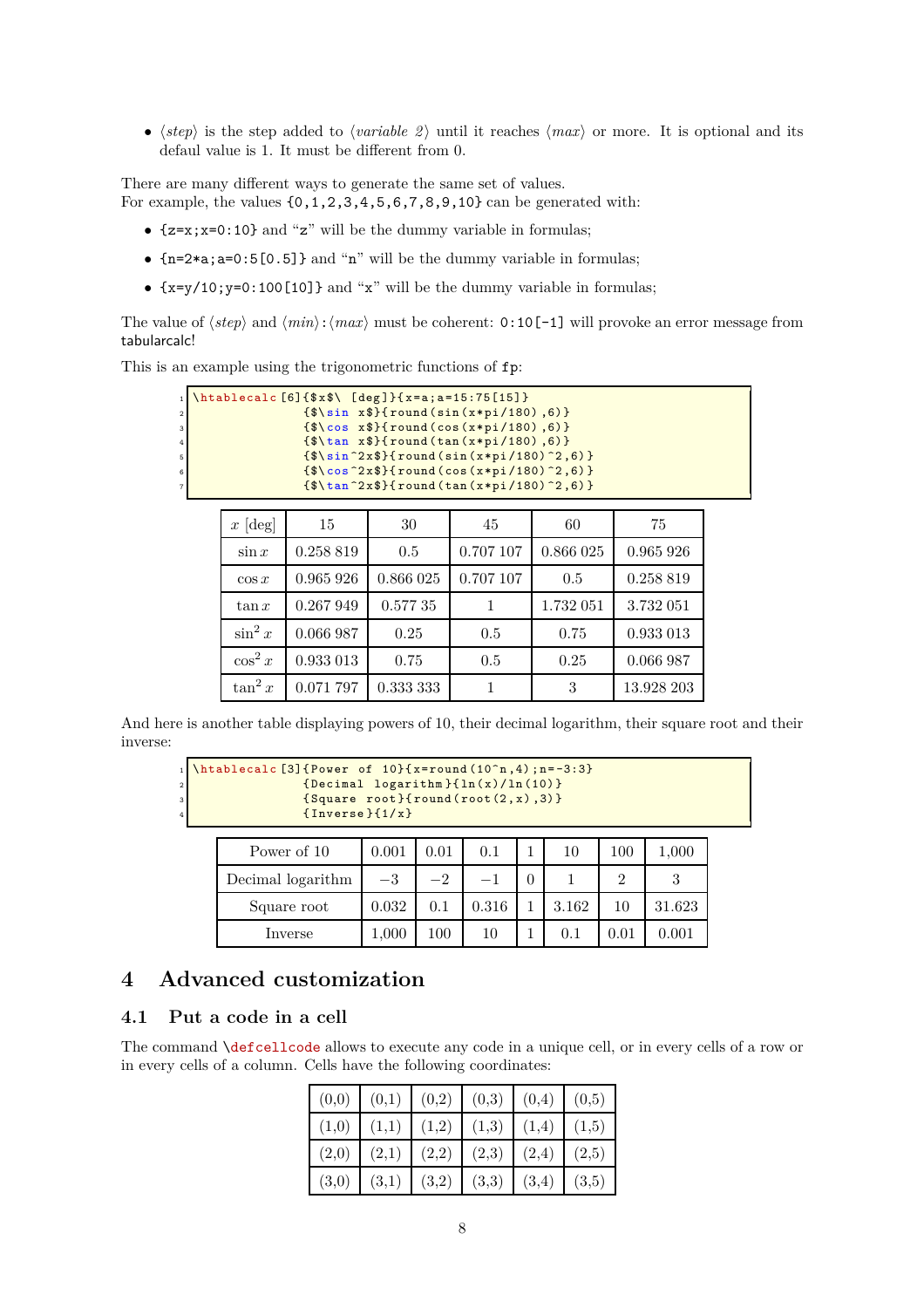```
Here is the syntax:
\{defcellcode{\minber 1}\}{\number 2}}{\code}}
where :
```
•  $\langle number 1 \rangle$  is the first coordinate (row number);

- $\langle \textit{nombre } 2 \rangle$  is the second coordinate (column number);
- $\bullet$   $\langle code \rangle$  is the code executed *when the specified cell is displayed*;
- if  $\langle number 1 \rangle$  is empty, all the rows are concerned;
- if  $\langle \textit{nombre 2} \rangle$  is empty, all the columns are concerned;

Behind the scene, the first coordinate – the row number – is the counter  $\tilde{\tilde{\theta}}$ , and the number of the column is the counter  $\text{tccol.}$ 

Notice that the code is expanded when the cell is displayed, and at that moment, the counter \tccol does not contain anymore the column number of the cell: you should **not** use \tccol in the code definied with the macro \defcellcode. On the other hand, the counter \tclin does contain the reliable number of the current line.

If codes are defined with \defcellcode and several of them are runned in the same cell, they will be executed in the same order of their definition.

In this example, with the package  $xcolor$ , the cell  $(2, 3)$  is colored in blue, the row 1 in red and the column 4 in brown:

|                | 1 \usepackage {color}                                     |
|----------------|-----------------------------------------------------------|
|                | $\frac{1}{2} \delta$ \defcellcode {2}{3}{\color{blue}}    |
|                | s \defcellcode {1}{}{\color{red}}                         |
|                | 4 \defcellcode {}{4}{\color{brown}}                       |
|                | $5$ \htablecalc [3] { $\frac{x^2}{2}$ -2, -1, 0, 1, 2, 3} |
| $6\phantom{1}$ | ${52x$}$ { $2*x$ }                                        |
| $\overline{7}$ | ${53x$}$ { $3*x$ }                                        |
| 8              | ${484x8}$ { $4*x$ }                                       |
|                |                                                           |

| $\boldsymbol{x}$ | $\mathcal{L}$ |   | 0 |    | 2 | 3  |
|------------------|---------------|---|---|----|---|----|
| 2x               |               | 2 | U | ٠. |   | 6  |
| 3x               | 6             | 3 | O |    | 6 | 9  |
| 4x               |               |   | U |    | 8 | 12 |

Notice that the cell (1 , 4) whose content is 2 has been colored in red (line 3 of the code) *and then* in brown (line 4 of the code).

Another similar command is provided to execute code in a cell: \edefcellcode. With this command, the code is expanded a first time with an  $\text{def}^3$  when cell is built: at this time, the counter  $\text{tccol}$ does contain the number of the column. Then, the expansion obtained is runned a second time when cell is displayed.

In this example, text is blue if the column number is greater than 2:

```
\usepackage {color}
2 \ edefcellcode {}{}{ %
    \ifnum\tccol>2\noexpand\color{blue}\fi}
\hbox{\hbox{htablecalc}} [3]{$x$}{x=-2,-1,0,1,2,3}
                 5 {$2 x$}{2* x}
                 6 {$3 x$}{3* x}
                 { $4x$} {{ }{4*x}}
```
<sup>&</sup>lt;sup>3</sup>If a command must not be expanded at this time, a **\noexpand** must be put before it.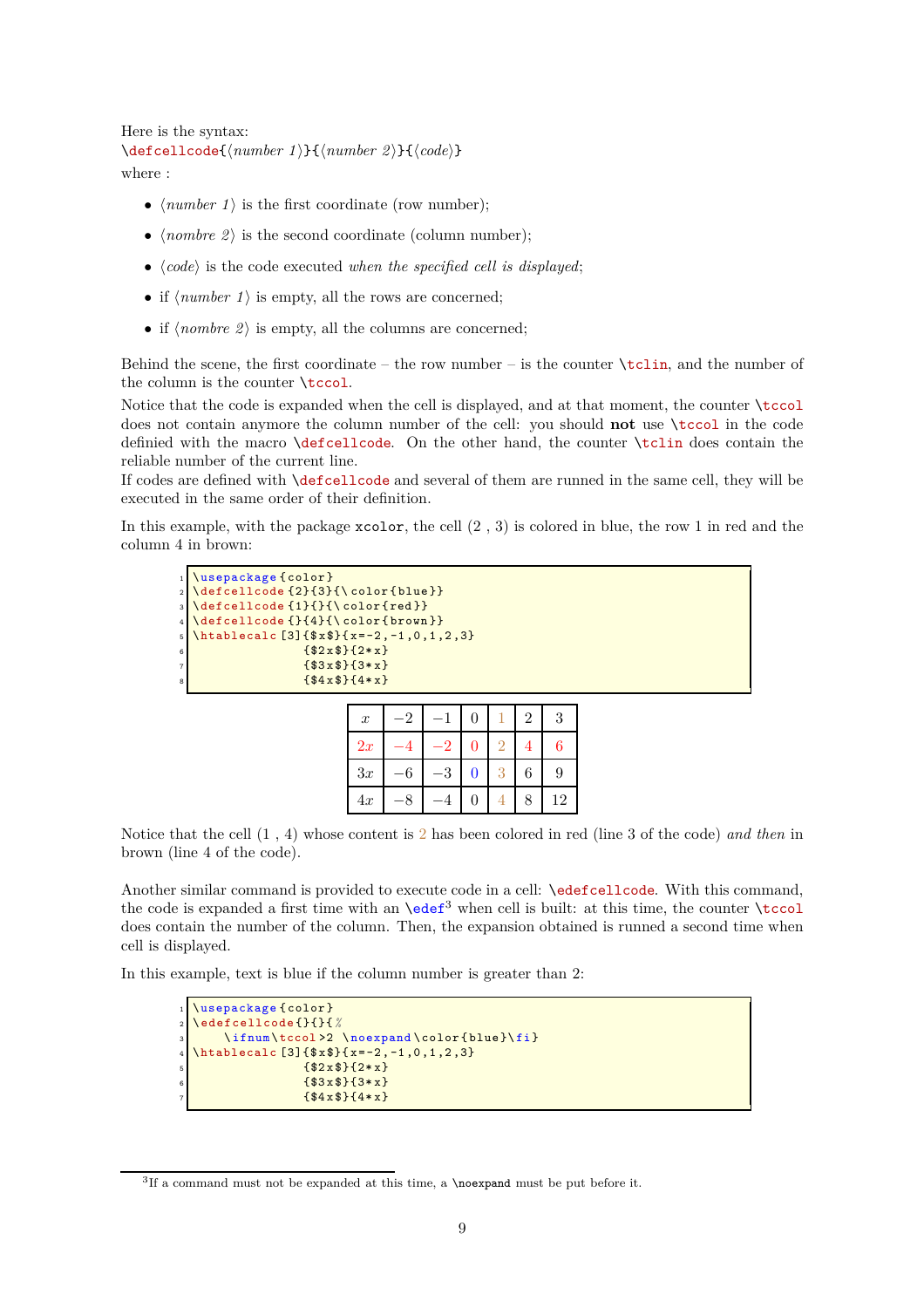| $\boldsymbol{x}$ | 2 |                | 0 |                | 2 | 3  |
|------------------|---|----------------|---|----------------|---|----|
| 2x               |   | $\overline{2}$ | 0 | $\overline{2}$ |   | 6  |
| 3x               | 6 | 3              | 0 | 3              | 6 | 9  |
| 4x               |   |                | O | 4              | 8 | 12 |

# <span id="page-10-1"></span><span id="page-10-0"></span>**4.2 Customizing the number display**

#### **4.2.1 Macros \printvalue and \printresult**

To display a value, the macro \tcprintvalue is called. It requires one argument: the number to display which comes from pgfcalc. This argument has a raw format: 12345.6789 for "12,345.678 9". By default, \tcprintvalue is defined with this code:

#### \def\tcprintvalue#1{\numprint{#1}}

Notice that the macro \numprint is called to print the number.

To display a result, the macro \tcprintresult is called. It requires **two** arguments: the first is the number to display in raw format coming from pgfcalc and the second is the value used to compute the result.

By default, \tcprintresult is defined with this code:

#### \def\tcprintresult#1#2{\numprint{#1}}

Notice that the argument #2 (the value) is ignored by \tcprintresult. But it is easy to imagine an example in which it would not be. In this example, a red "X" is printed if the lenght of the square (which is argument #2) is negative. If not, the result with the unit is printed. For the pleasure of customization, any result less than 10 is printed in blue:

```
\usepackage {color}
2 \def \ tcprintresult #1#2{ %
    \ifdim#1pt<10pt\color{blue}\fi
    \intifdim#2pt <0pt
         5 \ color {red }\ texttt {X}%
    \else
          7 \ numprint [cm ^2]{#1} %
    \{f_i\}\hbox{\hbox{htablecalc}} {length }{x=0.7, -10.3, -2.5, 12}
             \{Area of square\}\{x*x\}
```

| length                             |  |                 |              |                        |                       |
|------------------------------------|--|-----------------|--------------|------------------------|-----------------------|
| Area of square $0.49 \text{ cm}^2$ |  | $9\,{\rm cm}^2$ | $\mathbf{x}$ | $125 \text{ cm}^2 + 1$ | $144 \,\mathrm{cm}^2$ |

#### <span id="page-10-2"></span>**4.2.2 How to control the rounding of numbers**

Results of calculation coming from fp have a good precision, and decimal resultas have often many digits. Here is, for example the decimal value of  $\sqrt{10}$ , computed by fp:

## 3.162 277 660 168 379 312

The first 11 digits are right, the  $12<sup>th</sup>$  is rounded.

To display results, the round(number,precision) of fp can be used. To avoid writing many times round(number, precision) in the code, tabularcalc provides \tcprintroundresult. Its mandatory argument is the precision of the decimal part. The starred macro \tcprintroundresult\* fills the decimal part with "0" if necessary. If the argument is empty, no rounding is done (default behaviour).

| $\overline{\mathbf{3}}$ |                  | $\frac{1}{\text{toprintroundresult}}$<br>2 \htablecalc ${$x$}$ { $x=2,3,4,5$ } | ${\$ \sqrt{sqrt{x}\}} {\} \$ (root $(2, x)$ ) |          |       | 3 |                  | \tcprintroundresult*{3} | $\{\$\sqrt{s}]\$ = $\{\sqrt{x}\}\$ { $\text{root}(2, x)$ } |       |  |
|-------------------------|------------------|--------------------------------------------------------------------------------|-----------------------------------------------|----------|-------|---|------------------|-------------------------|------------------------------------------------------------|-------|--|
|                         | $\boldsymbol{x}$ |                                                                                |                                               |          |       |   | $\boldsymbol{x}$ |                         |                                                            |       |  |
|                         |                  |                                                                                |                                               | $\Omega$ | 2.236 |   | w                |                         |                                                            | 2.236 |  |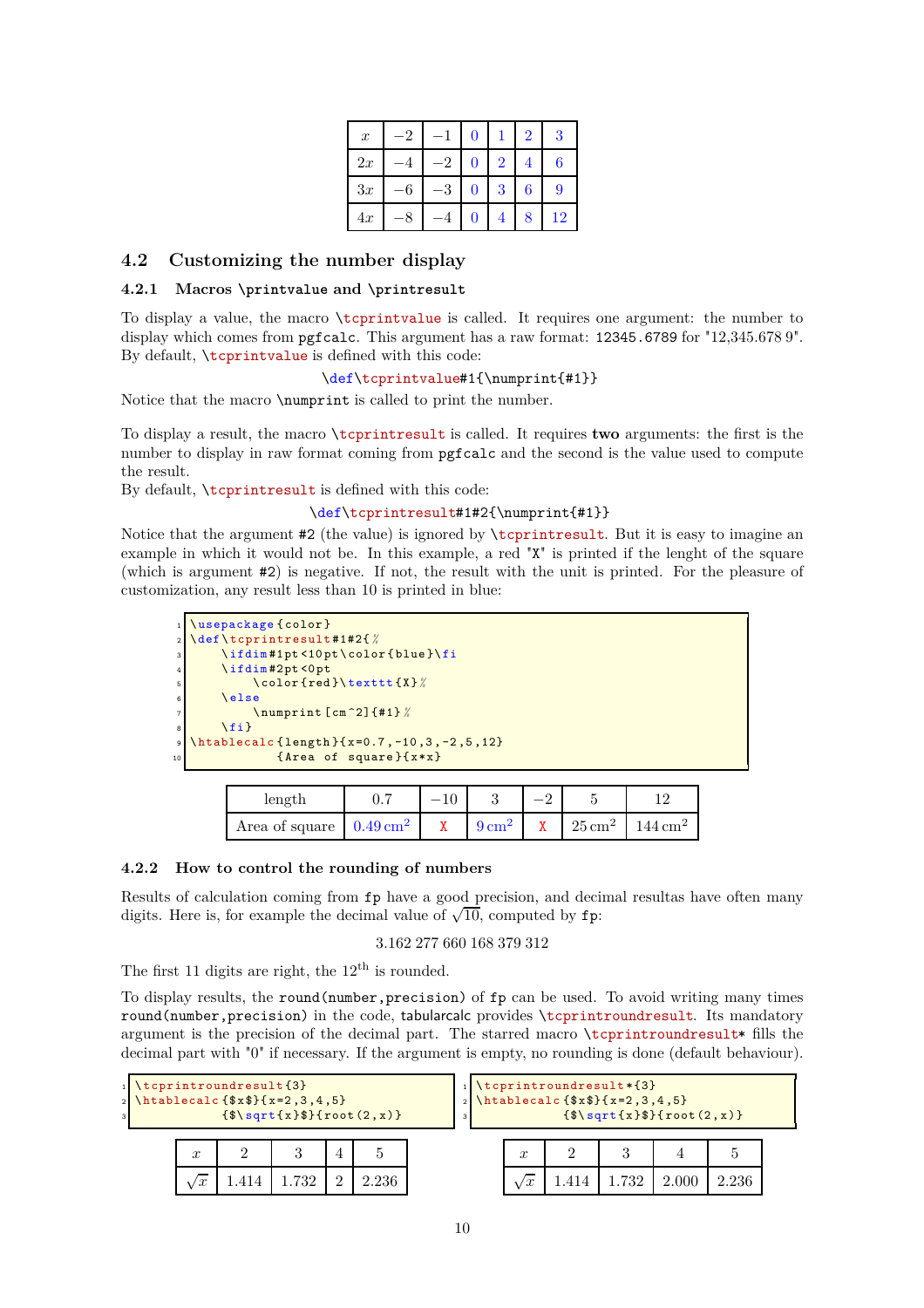To round values, it is not adviced to use the round function of fp since the rounded values will be used to compute the results, and rounding errors may add up. In this example, the values (square roots of integers) are the are rounded at  $10^{-2}$ , and the results are the square of values:

| $\overline{2}$ | 1 \htablecalc {squre roots} { $x=round(root(2, k), 2)$ ; $k=2:4$ }<br>${sqrt}$ |        |        |  |
|----------------|--------------------------------------------------------------------------------|--------|--------|--|
|                | squre roots                                                                    | 1.41   | 1.73   |  |
|                | square                                                                         | 1.9881 | 2.9929 |  |

It is obvious that rounding errors are taken into account to compute results. It is better to use \tcprintroundvalue which works like \tcprintroundresult:

```
\text{tcprintroundvalue <math display="inline">\{2\}</math>
\hbox{\hbox{htablecalc}} {squre roots}{x=root(2,k);k=2:4}
                    {s<sub>quare</sub>} {x * x}
```

| squre roots |                         | 79                        |                          |  |  |
|-------------|-------------------------|---------------------------|--------------------------|--|--|
| square      | .999 999 999 999 999 98 | 2.999 999 999 999 999 935 | 3.999 999 999 999 999 96 |  |  |

The results – which are not rounded – are much nearer the expected integers.

#### <span id="page-11-0"></span>**4.2.3 For the fun**

Other uses of this package can be designed, such as the drawing of a chess board whose squares are 0.5 cm long:

- on line 1, the separators of the table are initialzes at  $0pt$  to obtain the length of 0.5 cm;
- the display of values and results is cancelled at line 2;
- horizontal lines of the top and bottom of the table are drawn (line 3), and vertical lines of the left and right (line 4);
- a strut 0.5 cm height is defined to be displayed at the begining of every row (line 5);
- finally, if the sum of the row number and the column number is odd, the square is filled of gray (line 7 and 8).

```
\arraycolsep = 0 pt \tabularlinespace{10pt}tabcolsep = 0 pt \tabularlinespace{10pt}tabcolsep = 0 pt \tabularlinespace{10pt}tabcolsep = 0 pt \tabularlinespace{10pt}tabcolsep = 0 pt \tabularlinespace{10pt}tabcolsep = 0 pt \tabularlinespace{10pt}tabcolsep = 0 pt \tabularlinespace{10pt}tabcolsep = 0 pt \tabularlinespace{10pt}tabcolsep = 0 pt \tabularlinespace{10pt}tabcolsep = 0 pt \tabularlinespace{10pt}tabcolsep = 0 pt \tabularlinespace{10pt}tabcolsep = 0 pt \tabularlinespace{10pt}t\def\tcprintvalue#1{}\def\tcprintresult#1#2{}
      \text{Value}{}4 \ tcsetcoltype [|]{| m {0.5 cm }}{ m{0.5 cm }}
      \label{thm:main} $$\def \tcatbegin row{\rule{0.2em}{0pt}\label{0.3cm} }\text{Castbegin} \end{array} $$6 \ edefcellcode {}{}{ %
                    \ifodd\numexpr\tccol+\tclin\relax
                                 \noexpand \cellcolor { lightgray } \fi
      9 }
10 \htablecalc [7] { \{x=1, 2, 3, 4, 5, 6, 7\}\begin{array}{c|c} \n 11 & \text{if } x \in \{1, 2, 3, 4\} \cup \{1, 3, 4\} \cup \{1, 3, 4\} \cup \{1, 3, 4\} \cup \{1, 3, 4\} \cup \{1, 3, 4\} \cup \{1, 3, 4\} \cup \{1, 3, 4\} \cup \{1, 3, 4\} \cup \{1, 3, 4\} \cup \{1, 3, 4\} \cup \{1, 3, 4\} \cup \{1, 3, 4\} \cup \{1, 3, 4\} \cup \{1, 3, 4\} \
```
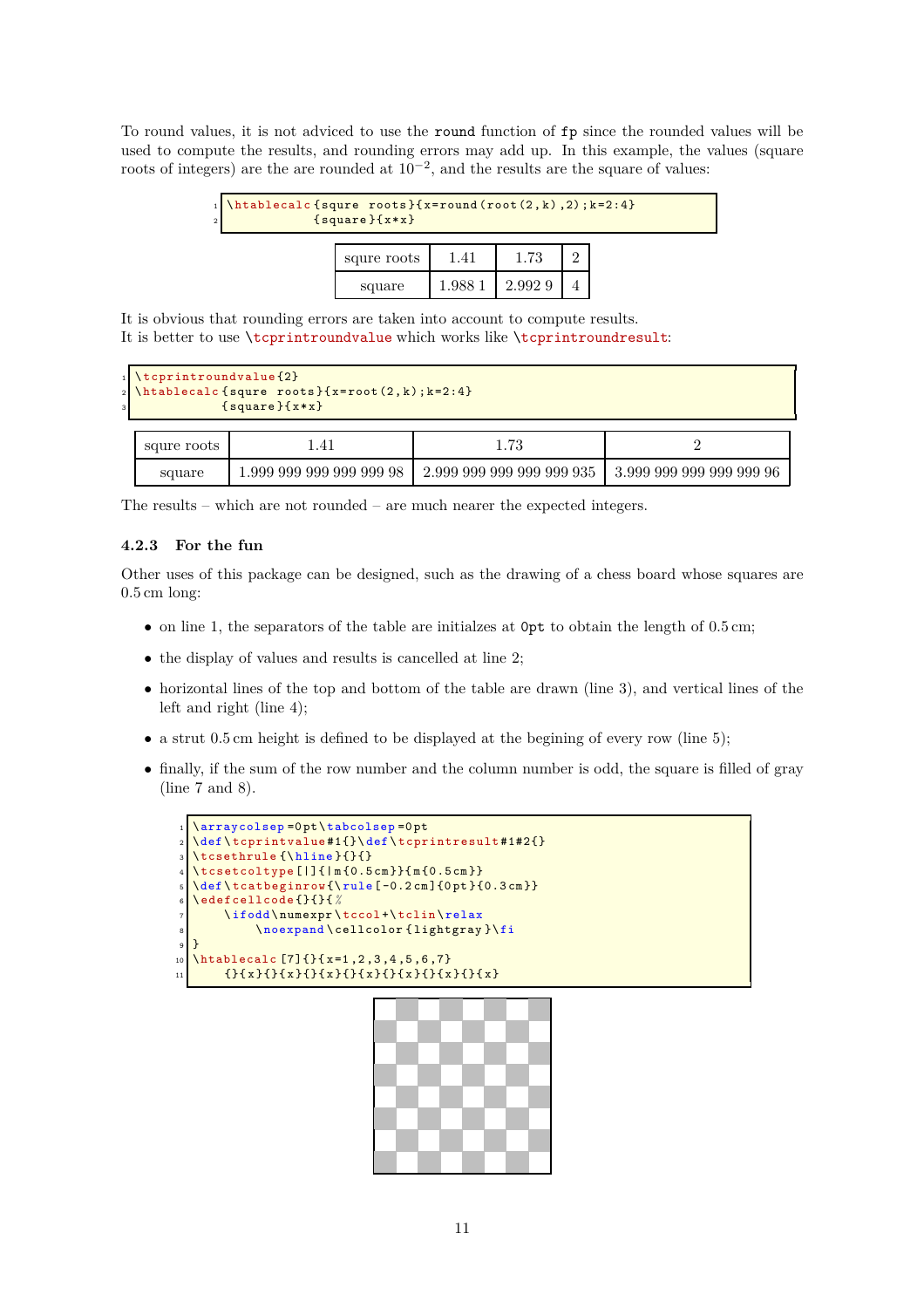# <span id="page-12-0"></span>**5 Export a table in a file**

No matter how customizable tabularcalc is, some tables need fine adjustments by the user at the keyboard. The \tcwritetofile{*{filename}*} has a mandatory argument which is the name of a file without extension. The next \htablecalc or \vtablecalc after this command will not display the tables, but a file named *(filename*).tex will be written in the current directory, and its content will be the code of the table.

Here is an example:

```
\tcwritetofile {mytable }
\left\{ \left( \frac{1}{2} \right) \right\}\hbox{\tt \char'4th} \htablecalc [2] \{\$\texttt{x$\ddot{*}$}\} { x=k ; k=0 : 4 }
                       { $2x$} {2*x}
                       {\frac{x^2}{3}}tcresetcellcode
```
A file "mytable.tex" is created in the current directory and its content is the code of the table:

```
\begin{array}{ c} \begin{array}{c} \text{tabular} \end{array} \end{array}2 \ tcatbeginrow $x$&\ tcprintvalue {0}&\ color { blue }\ tcprintvalue {1}&\
     tcprintvalue {2}&\ tcprintvalue {3}&\ tcprintvalue {4}\\\ hline
\tcatbeginrow $2x$&\tcprintresult {0}{0}&\color {blue}\tcprintresult
     {2}{1}&\ tcprintresult {4}{2}&\ tcprintresult {6}{3}&\ tcprintresult
      \{8\}\{4\}\ \ \ hline
tcatbeginrow $x^2$&\tcprintresult {0}{0}&\color {blue}\tcprintresult
     {1}{1}&\ tcprintresult {4}{2}&\ tcprintresult {9}{3}&\ tcprintresult
      {16}{4}\\ \ \ \ \hbox{hline}\end {tabular}
```
The user can modify this code, and then this file can be included in the LATEX code with:

```
\input {mytable.tex}
```
and here is the result:

| $\boldsymbol{x}$ | $\boldsymbol{0}$ |   | റ | 3 |    |
|------------------|------------------|---|---|---|----|
| 2x               | $\overline{0}$   | 2 |   | 6 | 8  |
| $x^-$            | $\overline{0}$   |   |   | 9 | 16 |

# <span id="page-12-1"></span>**6 Use infix or postfix notation**

Infix or postfix notation can be used since **\FPeval** accepts both. In this exaple, the same table is generated with each notation. The result is exactly the same since only notation changes while math engine is the same:

```
\setminustcprintroundvalue {6}
  \tcprintroundresult {6}
  With infix notation \par
  \htablecalc [3]{$x=10^k$ o\'u $k\in [-3;3]$}{ x=10^k; k= -3:3}
                     {\frac{\{\$\{10 g \ x$\} {\ln(x) / \ln(10)}\}{\$ \sqrt{sqrt(x)}$ }{{\f4\frac{1}{x}}8
  \nImedskip10 With postfix notation \par
11 \htablecalc [3] { x=10^k$ o\'u $k\in [-3;3] $} { x=k 10 pow; k=-3:3}
12 {\$ \log x$}{x \ln 10 \ln \text{div}}13 \left\{ \frac{\$ \sqrt{3}t\{1\}\}\{2 \ x \ root\}}14 \{\$\frac{1}{2}\} {\{\frac{1}{x}\} {\{\frac{1}{x}\} {\{\frac{1}{x}\} {1 x div}
```
With infix notation